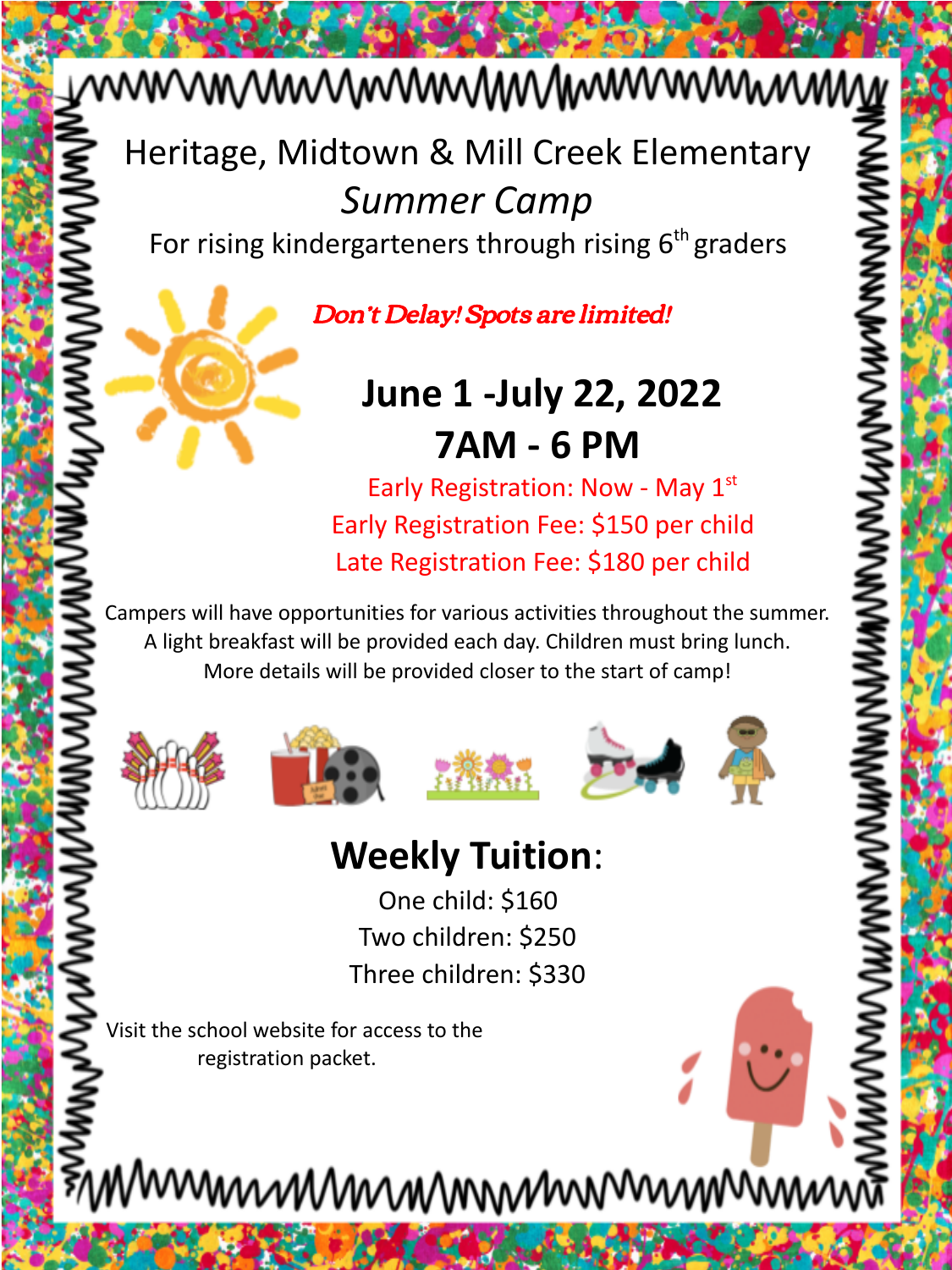### **Heritage, Midtown, Mill Creek Elementary School SUMMER CAMP June 1st through July 22, 2022**

#### **PURPOSE**

The purpose of the Madison City Schools' Summer Camp Program is to provide an exciting and enriching summer program in a safe and pleasant environment.

#### **REGISTRATION**

The Summer Camp Program will begin on Wednesday, June 1st and will end on Friday, July 22, 2022. The Summer Camp Program will be closed on Monday, July 4, 2022. Children will be received at 7:00 a.m. and should be picked up no later than 6:00 p.m. Registration is open for students enrolled in  $K-6<sup>th</sup>$  grade for the upcoming school year. Students from all Madison City Schools are welcomed to register. Students enroll on a full-time basis. PART TIME AND DROP IN SERVICES ARE NOT AVAILABLE FOR SUMMER CAMP.

In order to register your child for Summer Camp, registration paperwork and the registration payment must be delivered to the school hosting the summer camp. Enrollment is subject to availability and is based on the date we receive registration and payment. An announcement will be posted to the school website when Summer Camp is full. *Once Summer Camp reaches capacity, new registrations will not be accepted.*

Please note, a minimum number of registrations must be received by April 27th in order to hold a successful Summer Camp. If the minimum is not reached, you will be notified by May 2nd.

#### **REGISTRATION / ACTIVITY FEE**

*A non-refundable summer registration / activity fee of \$150.00 per child plus the first week of tuition is due by May 1, 2021. After May 1, 2021, registration fee increases to \$180.00 per child.* This fee will be used to help cover the cost of activities/field trips.

#### **TUITION**

Per Week One child \$160.00 Two children \$250.00 Three children \$330.00

#### **TUITION IS DUE ON Tuesday.**

Summer Camp tuition is to be paid IN ADVANCE and is due on **Tuesday** only and must be *paid at the Summer Camp desk*. If your child does not attend Summer Camp on Tuesday, your payment is due on Monday. If your child is absent on Tuesday, you will need to pay the following Tuesday and there will be no late fee. You may pay by the week or month. If paying by the month you must pay at the beginning of the month. Once tuition is paid, days missed outside of the approved reasons below will not be credited to a student's account. In accordance with our Expanded Day policies, you will be charged a late fee of \$5.00 per family if payment is late. *Your child will be dismissed from the program after two weeks of nonpayment of fees.*

Each child is allowed a one-week vacation during which no fees are imposed. This week must be communicated in writing a minimum of 2 weeks in advance to the Summer Camp Director in order to waive fees. Exemptions from payment of fees will be given only for death of an immediate family member or the child's illness resulting in an absence of one week or more. A doctor's excuse may be required.

Children who withdraw from the program must pay the FULL registration fee (\$150.00) to return. Upon withdrawal, any payments made in advance will only be refunded for complete weeks (i.e., If a student withdraws on Tuesday, the fees for the remainder of that week will not be refunded.). Registration fees will not be refunded or transferred to other City of Madison schools.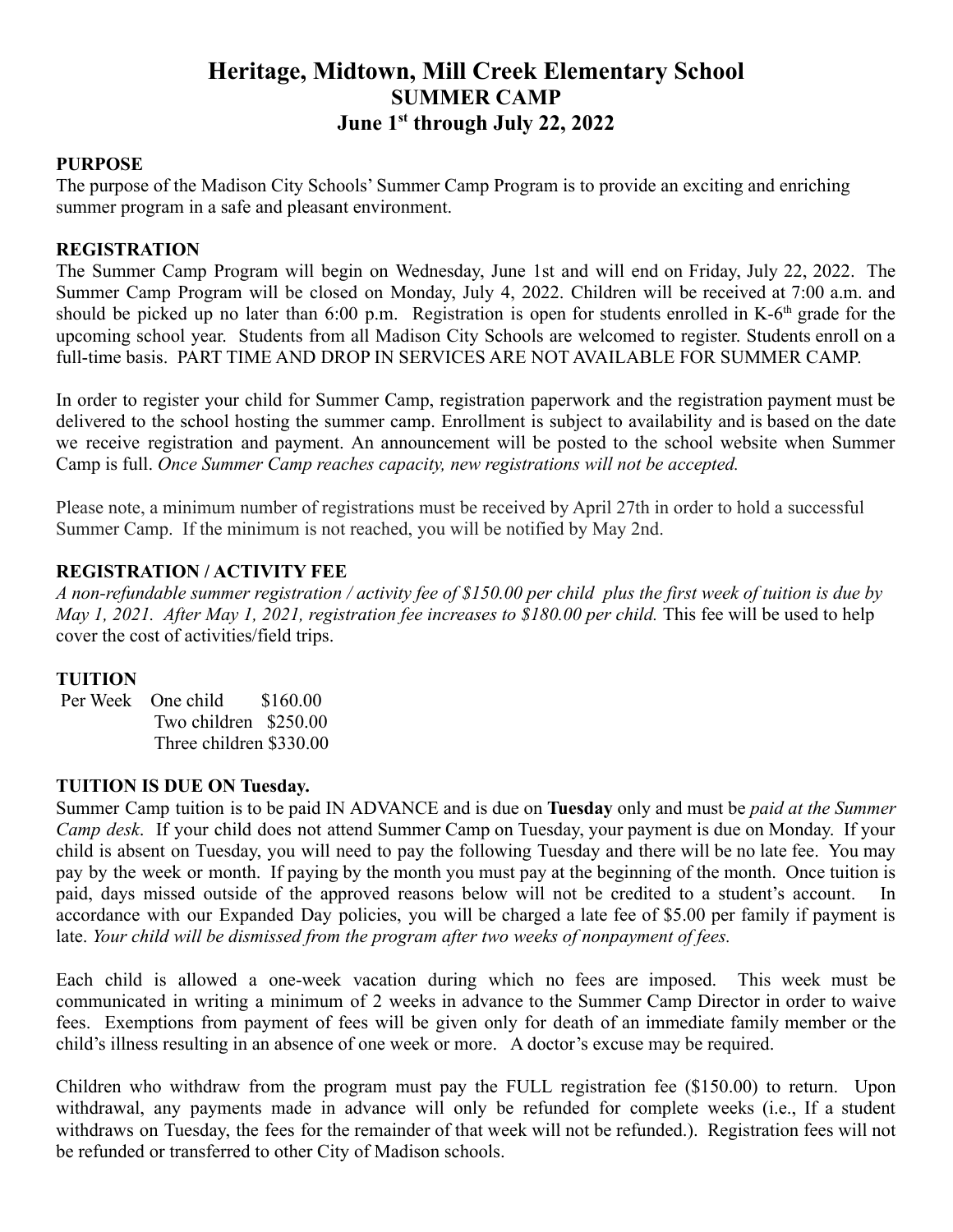#### **LATE CHARGES**

*Summer Camp closes promptly at 6:00 P.M. A LATE FEE OF \$1.00 PER MINUTE PER CHILD WILL BE CHARGED.* This fee will be strictly enforced and must be paid in cash or check no later than the day following the late pickup. Failure to pay on the day following the late pickup will result in immediate removal of the children from the program.

#### **ACTIVITIES**

Summer Camp offers a variety of enjoyable and developmentally appropriate activities at each school. The local school will provide a daily and monthly schedule. Scheduled activities, to include possible field trips, will be announced closer to the start date of Camp and/or during Summer Camp. *A PERMISSION FORM MUST BE SIGNED BY A PARENT AND BE ON FILE BEFORE A CHILD CAN PARTICIPATE IN ACTIVITIES AND TRIPS. This will be shared at a later date.*

Typically, registration covers the costs of activities/field trips. Due to the rise in fuel prices, etc. it may be necessary to request additional funds for specific opportunities. Schools will work hard to avoid additional requests to the extent possible.

#### **TRANSPORTATION FOR ACTIVITIES AND TRIPS**

A Madison City school bus and certified driver will be utilized for all activities and trips.

#### **BREAKFAST**

A light breakfast of cereal, milk and/or juice will be served from 7:15 a.m. until 8:00 a.m. There will be no additional charge for breakfast.

#### **LUNCH**

Each child must bring a lunch. The lunch bag or box should be labeled with the child's name. The Summer Camp Program may provide special lunches occasionally. Dates for special lunches will be posted.

#### **SNACK**

Please send a morning snack and afternoon snack for your child each day.

#### **QUIET TIME**

Every child, regardless of age, will observe a quiet time. Children may read a book and or rest during quiet time.

#### **HEALTH AND SAFETY**

If a child becomes ill or injured, parents will be notified of the situation immediately. Emergency phone numbers must be current to ensure immediate notification. Information concerning allergies or health restrictions must be on file along with the physician's name and phone number.

#### **MEDICATION**

Medication is given only with a doctor's prescription, stating times and amount. A School Medication Doctor/Parent Authorization form must be signed by a parent/guardian. No medication will be given without the information form on file.

Madison City School System, Student Code of Conduct, applies to the Summer Camp Program. To the extent any inconsistency is perceived between Summer Camp procedures and the Madison City School System Student Code of Conduct, the Code is controlling.

#### **PICK-UP PROCEDURES**

A child may not leave the school premises until an adult listed on the registration form has signed him/her out. In any emergency, a parent will be contacted for authorization. Parents should provide a note or call the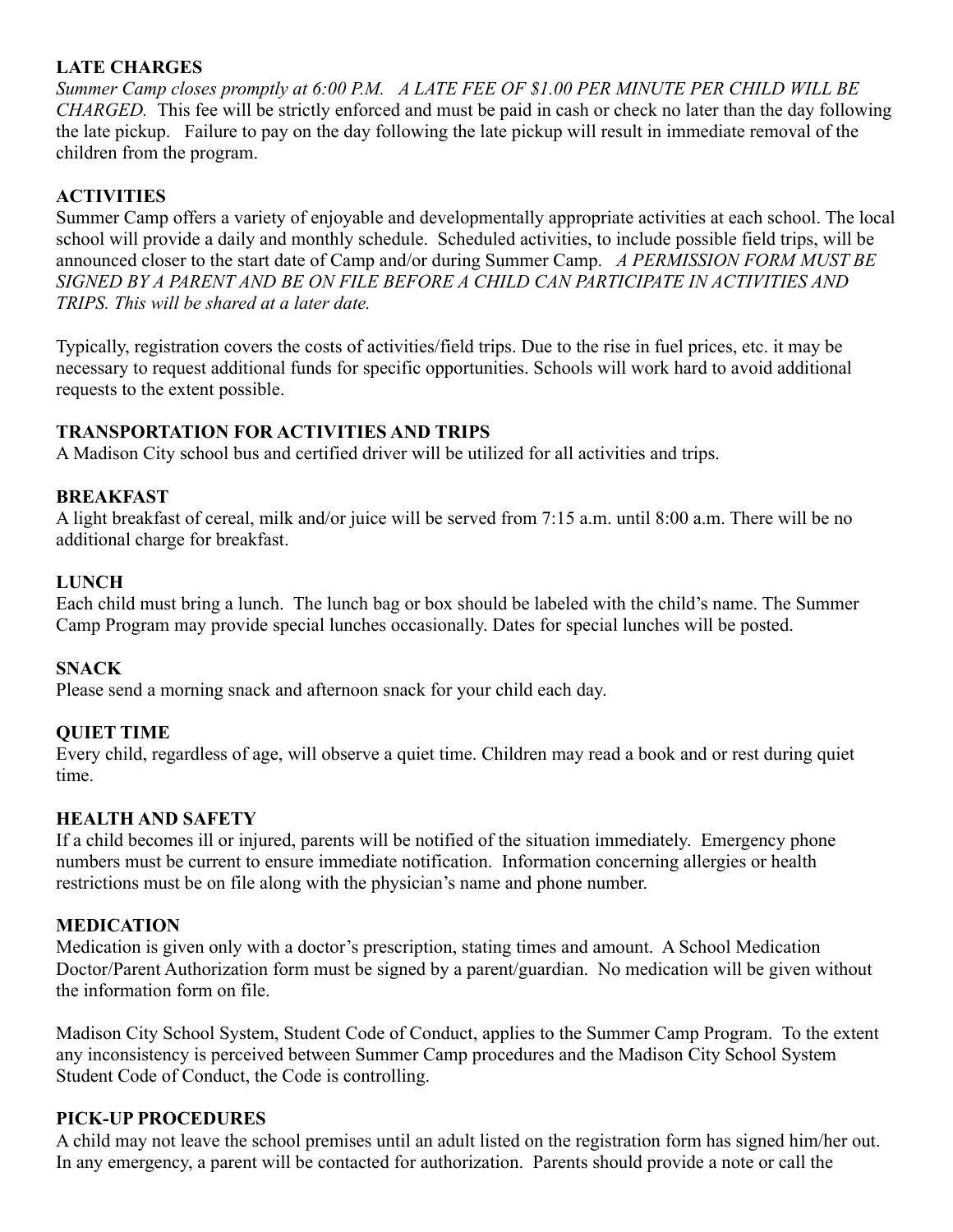Summer Camp Director if pick-up procedures for a child change. Children will be released only to adults listed on the registration card. In the event of an emergency or late pick-up, parents are to contact the Summer Camp Director. After 6:00 p.m., a late fee of \$1.00 per minute will be charged.

#### **SEVERE WEATHER**

The Summer Camp Program will follow the guidelines for severe weather that are followed during the school year. If severe weather occurs in the area, parents should monitor radio and television stations and arrange to pick-up their children as soon as possible.

#### **DISCIPLINE**

Discipline will be consistent and fair. Limits and rules will be explained to the children. No corporal punishment will be administered at any time. If a child exhibits disruptive behavior, such as fighting, abusive language, disrespect or disobedience, it will be noted and the parent notified. Upon the second infraction, if circumstances warrant, the parent may be called to pick up the child. A conference will be arranged and a three-day suspension may be imposed. Additional offenses may result in removal from the program. A child dismissed from the program will not be eligible for re-enrollment in the Summer Camp Program, but may be eligible for enrollment in the local school's Expanded Day Program. If a child's behavior endangers the safety of himself or others, the child may be dismissed from Summer Camp immediately and indefinitely (even upon first offense).

It is the goal of MCS Elementary Summer Camp Program to provide students with a safe, enjoyable, and productive experience. In order to maintain a positive environment, proper discipline must be maintained.

Students in Expanded Day/Summer Camp will be disciplined for the following infractions:

1) being defiant to a staff member or teacher.

2) causing bodily harm to another child, staff member or teacher.

3) using inappropriate language.

4) demonstrating other inappropriate behaviors listed in the Code of Student Conduct 2021-2022.

Consequences for violations of the rules are as follows:

First offense: The student will be written up and disciplined as staff deems necessary. The offense will be discussed with the parents and they will sign the discipline form.

Second offense: The student will be written up and sent to the Director or the teacher in charge. If possible, an administrator will speak with the student. The parent will be called and will sign the discipline form.

Third offense: The student will be written up and sent to the Director or teacher in charge. The director/teacher will contact the parents to remove the student from the premises. The director will contact an administrator and the student will be dismissed from Summer Camp. The director and administration will determine when or if the student may return.

Due to the nature of any offense, the consequence may result in an immediate removal of the student following a meeting with an administrator/Summer Camp director. In addition, the order of consequence may vary based on the nature of the offense.

Thank you for helping us to maintain a safe and positive after school environment for our students.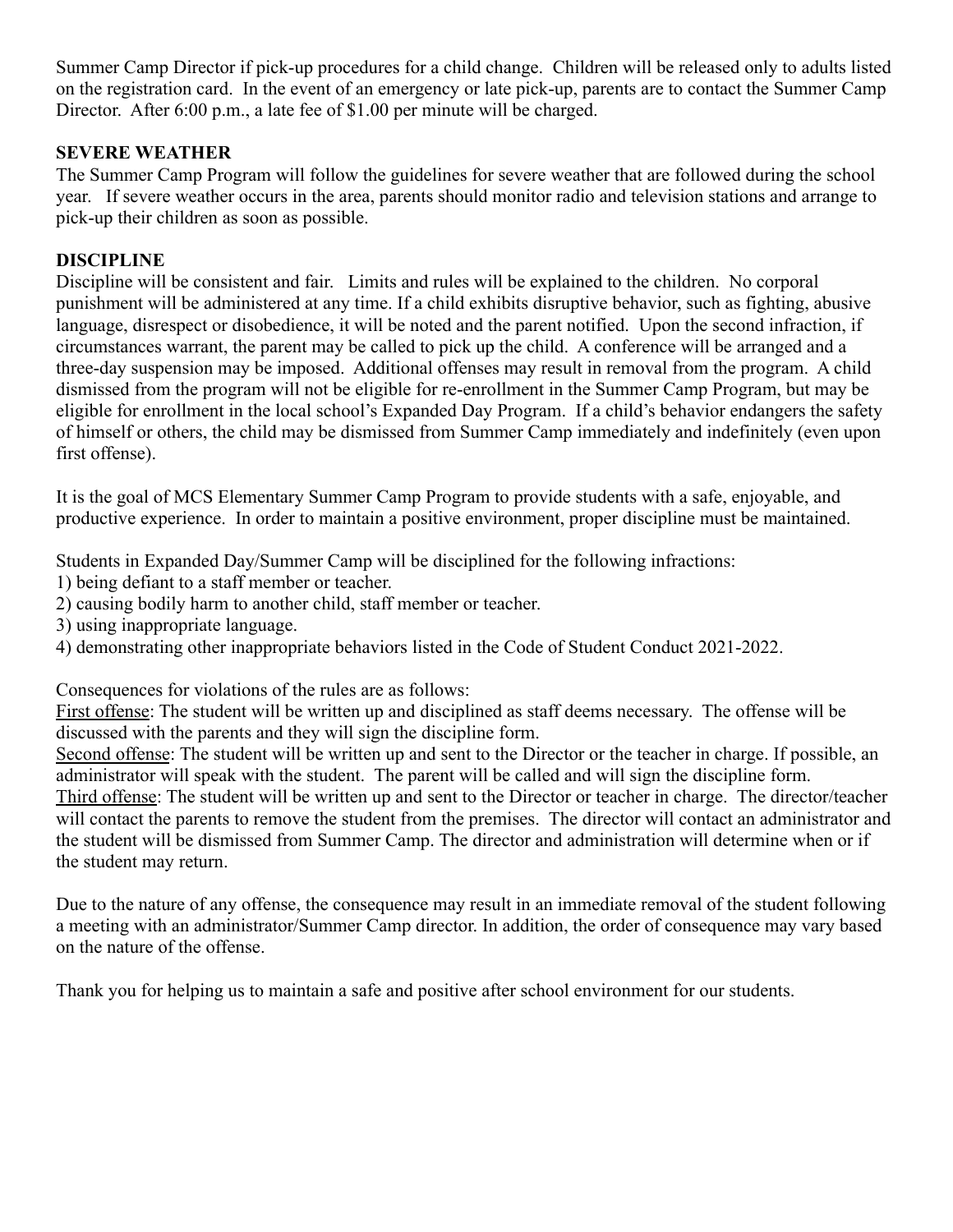#### **HERITAGE, MIDTOWN & MILL CREEK ELEMENTARY Summer Camp Information Registration Form**

| Student(s) Name:                            |                 | <b>Full-time Registration Required</b> |
|---------------------------------------------|-----------------|----------------------------------------|
|                                             | Parent Email:   |                                        |
| Grade(s): $\qquad \qquad$                   | Current School: |                                        |
| Address:                                    |                 |                                        |
| Mother's Name:                              |                 |                                        |
| Address:                                    |                 |                                        |
| Driver License Number:                      |                 | Home Phone Number:                     |
| Place of Employment:                        |                 |                                        |
| Work Phone Number:                          |                 | Cell Phone:                            |
| Father's Name:                              |                 |                                        |
| Address:                                    |                 |                                        |
| Driver License Number:                      |                 | Home Phone Number:                     |
| Place of Employment:                        |                 |                                        |
| Work Phone Number:                          |                 | Cell Phone:                            |
| Name of Insurance Company and Policy number |                 |                                        |
|                                             |                 |                                        |

Persons who may check the child out without a note or phone call from the parents:

| .<br>. |
|--------|
|        |
|        |
|        |
|        |

Emergency Contacts – in case the parent can't be reached, list the name, phone number and relationship of person(s) to be contacted.

| <b>Name</b> | <b>Phone Number</b> |  |
|-------------|---------------------|--|
|             |                     |  |
|             |                     |  |
|             |                     |  |
|             |                     |  |
|             |                     |  |
|             |                     |  |

IF YOUR CHILD IS ALLERGIC TO ANYTHING OR HAS A MEDICAL CONDITION, WE SHOULD BE AWARE OF, LIST BELOW AND INFORM THE DIRECTOR.

#### *The Madison City School System has my permission to seek any medical treatment necessary for my child during a school-sponsored field trip.*

PARENT SIGNATURE: Date: Please provide the week of your vacation (fees waived for one week if listed in advance):

Is either parent an employee of Madison City Schools? If yes, please list work location/school.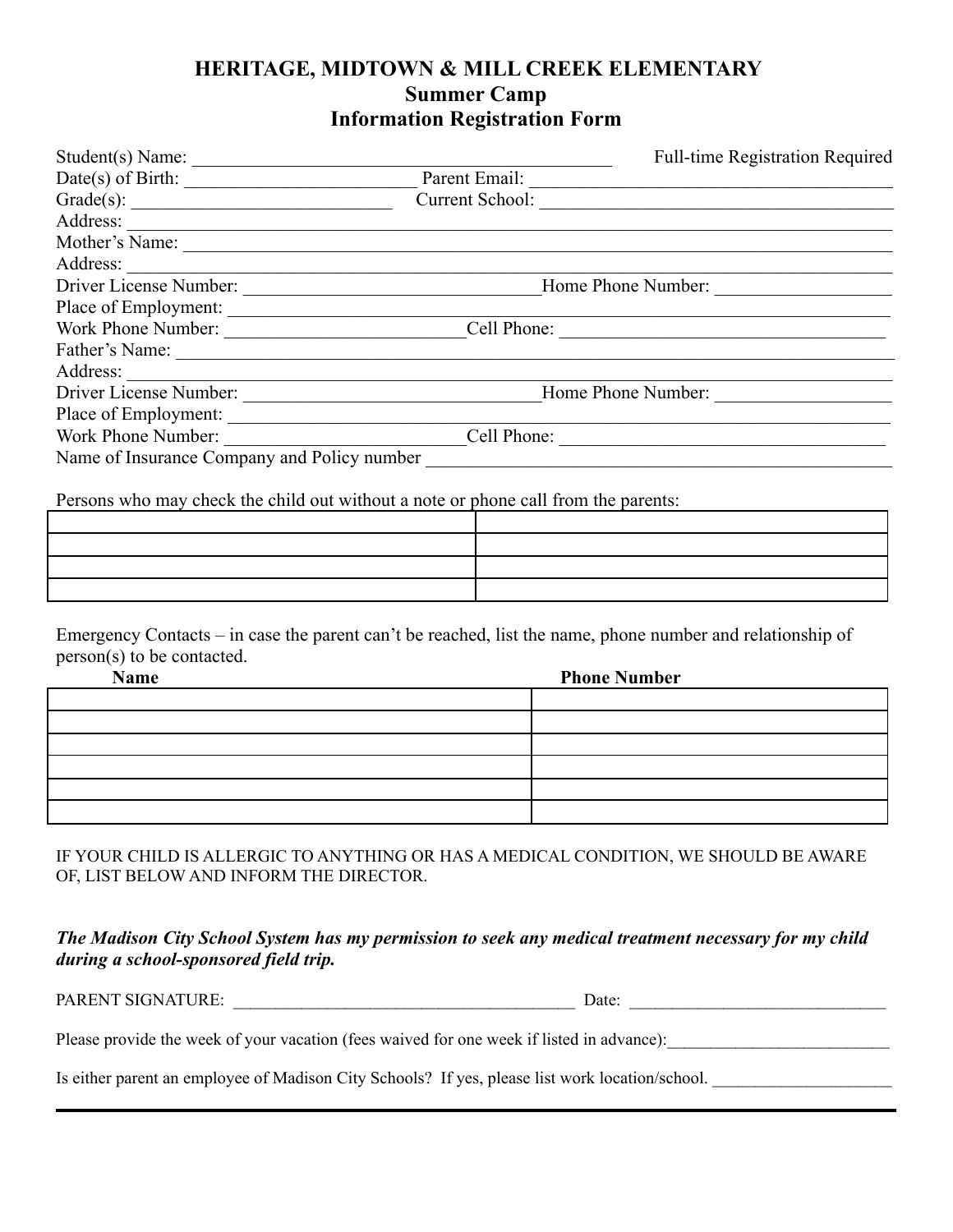### **HERITAGE, MIDTOWN & MILL CREEK SUMMER CAMP**

#### *Please read and initial each item below*

\_\_\_\_\_\_\_\_\_\_\_. Label any personal items (electronic devices, games, books, toys, etc.) that your child/children bring from home. *Summer Camp is not responsible for any lost, stolen or damaged items.*

\_\_\_\_\_\_\_\_\_. I have verified that the information on the registration form is correct.

\_\_\_\_\_\_\_\_\_. I have written down my insurance information.

\_\_\_\_\_\_\_\_\_. I have turned in any medication and the appropriate forms.

\_\_\_\_\_\_\_\_\_. I have paid the \$150.00 enrollment fee AND the first week tuition.

\_\_\_\_\_\_\_\_\_. I have read and agree with the discipline plan for the Expanded Day Program at MCS Summer Camp.

\_\_\_\_\_\_\_\_\_. I have read and understand all the policies governing the Summer Camp program and will abide by them.

Parent Signature:\_\_\_\_\_\_\_\_\_\_\_\_\_\_\_\_\_\_\_\_\_\_\_\_\_\_\_\_\_\_\_\_\_\_\_\_\_\_\_\_\_\_Date:\_\_\_\_\_\_\_\_\_\_\_\_\_\_\_\_\_\_\_\_\_\_\_\_\_\_\_\_